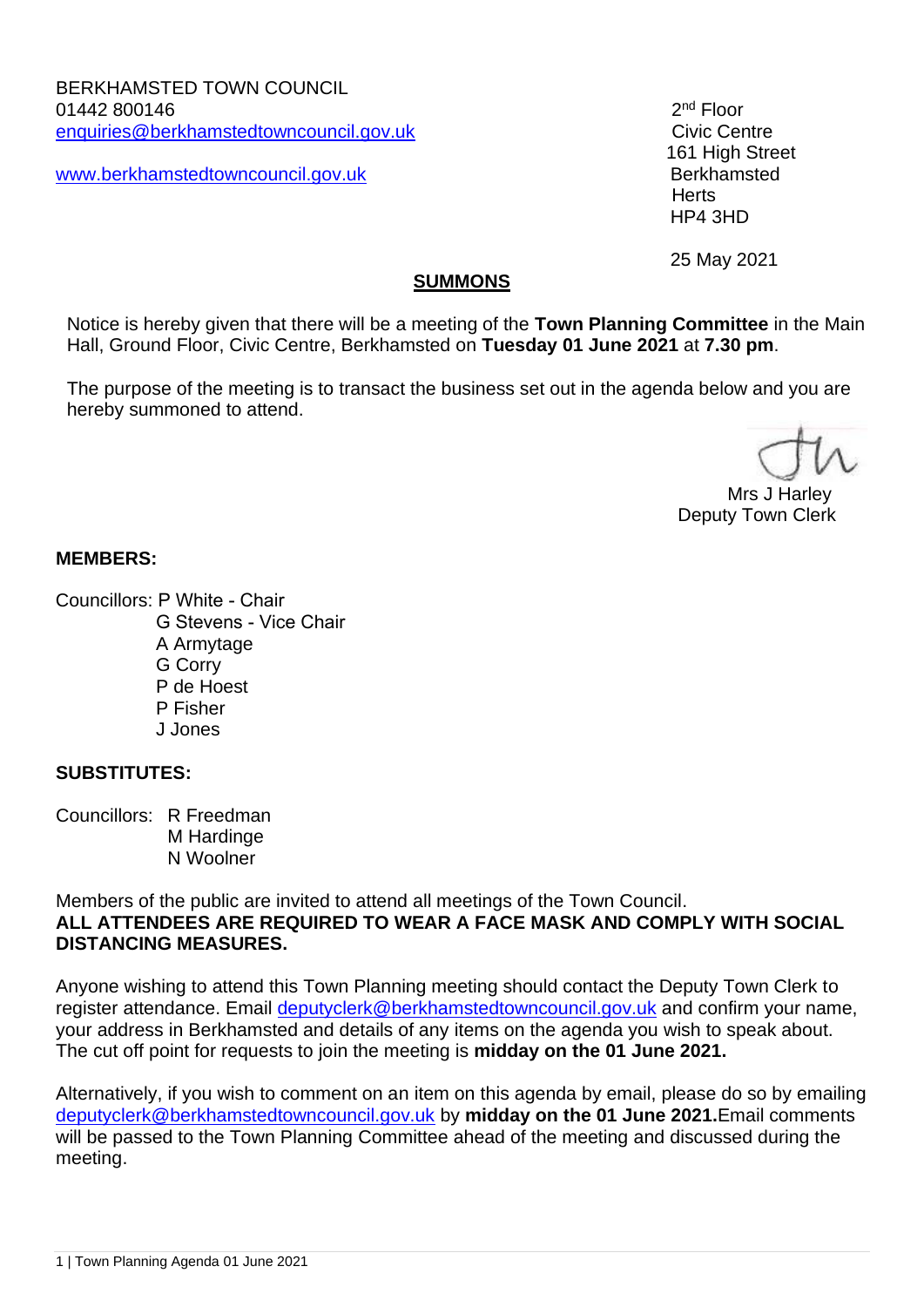### **AGENDA**

**TP 74/21** To receive **Apologies for Absence**

- **TP 75/21** To receive **Declarations of Interest** regarding items on the agenda.
- **TP 76/21 Minutes of the Previous Meeting** held on 17 May 2021 (previously circulated).

## **TP 77/21 Chair's Communications**

## **1. Road Traffic Orders**

### **i) THE HERTFORDSHIRE (TEMPORARY CLOSING OF THE A41 EASTBOUND SLIP ROAD LEADING ONTO THE A41 (UNNAMED ROAD), BERKHAMSTED) ORDER 2021**

NOTICE is given that the Hertfordshire County Council intends to make an Order under Section 14(1) of the Road Traffic Regulation Act 1984, to prohibit all vehicular traffic from using the A41 eastbound slip road leading onto the A41 (unnamed road), Berkhamsted from its junction with the A416 Kingshill Way/A416 Chesham Road roundabout south eastwards, southwards and south eastwards to its junction with the eastbound carriageway of A41 (unnamed road) a distance of approximately 362 metres ("the Road").

An alternative route will be via A416 (Kingshill Way/Kings Road), A4251 (High Street/ London Road) and A41 (unnamed road).

The Order is needed because the replacement of existing traffic signs is proposed to be executed near the Road.

If the Order is made, it shall come into force on 9 June 2021 for a period of up to 18 months. However, the restrictions specified shall only take effect at the times indicated by signs on or near the Road (papers included as an addendum to the agenda).

## **ii) THE HERTFORDSHIRE (TEMPORARY CLOSING OF ANGLEFIELD ROAD, BERKHAMSTED DURING A 'NATIONAL THANK YOU DAY STREET PARTY') ORDER 2021**

NOTICE is given that Hertfordshire County Council intends to make an Order under Section 16(A) of the Road Traffic Regulation Act 1984, to prohibit all vehicular traffic from using that length of Anglefield Road, Berkhamsted from its junction with North Road north westwards to its junction with Cross Oak Road, a distance of approximately 243 metres.

An alternative route will be via North Road, Charles Street and Cross Oak Road.

The section of road will be closed between the hours of 12.00midday and 6.00pm on Sunday 4 July 2021, when signs are in place.

The purpose of the Order is to ensure public safety and prevent accidents for the duration of the 'National Thank You Day Street Party'. (papers included as an addendum to the agenda).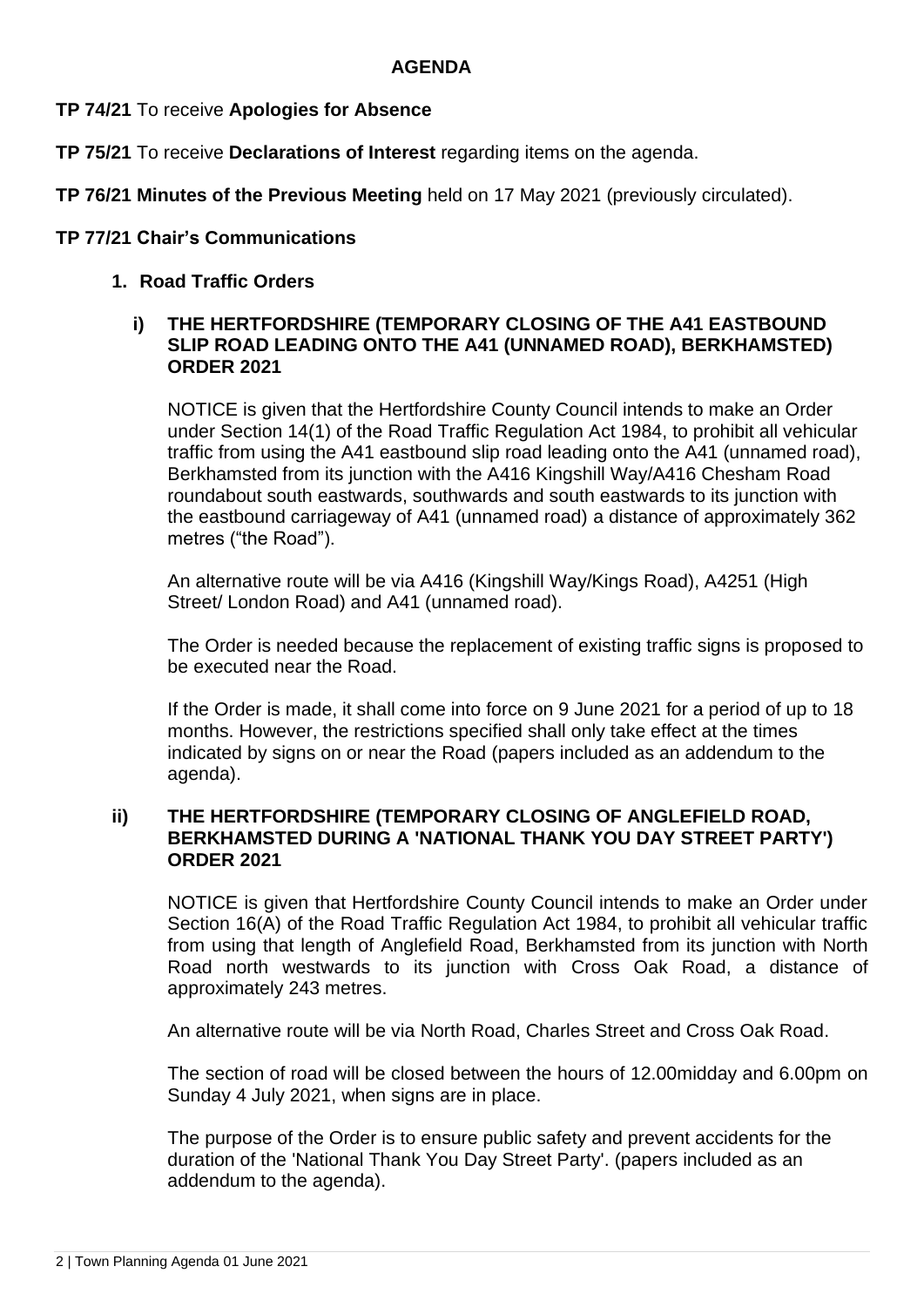# **2. Tree Preservation Orders**

None have been received.

## **3. Licensing**

None have been received.

# **TP 78/21 Multi Storey Car Park Update**

To receive any updates.

# **TP 79/21 Public Participation**

To suspend Standing Orders to invite **public participation** on items on the agenda

## **TP 80/21 To consider, for Resolution, forms and drawings for applications relating to the Town of Berkhamsted received from Dacorum Borough Council.**

| 21/01603/FHA | <b>AMENDED/ADDITIONAL INFORMATION</b>                                                                |
|--------------|------------------------------------------------------------------------------------------------------|
|              | Conversion of existing loft to habitable space with addition of new roof/gable                       |
|              | windows. Convert existing single rear door to double doors                                           |
|              | 1A Shrublands Road (EP)                                                                              |
| 21/01663/FHA | Single storey rear and side extension. Loft conversion with rear dormer<br>80 Shrublands Avenue (NV) |
| 21/01735/FHA | Replacement windows and door to front of house. 2 x single first floor                               |
|              | windows, downstairs bay, and front door                                                              |
|              | 58 Shrublands Avenue (LB)                                                                            |
| 21/01843/FHA | Part demolition and single storey rear extension with dormer on first floor.                         |
|              | 291 High Street (EP)                                                                                 |
| 21/01883/FHA | Single Storey Side Extension. Extension to Rear Dormer and Rooflights to                             |
|              | <b>Existing Flat Roof.</b>                                                                           |
|              | 5 Hamilton Road (LB)                                                                                 |
| 21/01884/FHA | Single storey side extension                                                                         |
|              | 2 Old Orchard Mews (TG)                                                                              |
| 21/01863/FHA | Single storey rear extension, excavation for patio                                                   |
|              | 18 Castle Street (MM)                                                                                |
| 21/01882/FHA | Alteration to boundary wall including removal of a 3m section of 2.4m high                           |
|              | garden wall at the rear of 17 Castle St. Replacement wall to be built on new                         |
|              | boundary line.                                                                                       |
|              | 17 Castle Street (NV)                                                                                |
| 21/01897/FHA | Rebuild existing garage                                                                              |
|              | 33 South Park Gardens (TG)                                                                           |
| 21/01899/FHA | Two storey rear extension, alterations to the existing deck patio, side facing                       |
|              | window to first floor bedroom                                                                        |
|              | 2 Beckets Square (JM)                                                                                |
| 21/01921/FHA | Double storey rear extension to create bigger habitable rooms to rear; and                           |
|              | small double storey front extension to create amended porch entrance                                 |
|              | 9 The Hemmings (MM)                                                                                  |
| 21/01928/FHA | Demolition of existing single storey element to the rear of the property and                         |
|              | construction of a replacement single storey extension (amended scheme)                               |
|              | Cosy Cottage, 25 George Street (EP                                                                   |
| 21/01929/FHA | Replacement driveway paving, fencing and small retaining walls                                       |
|              | 14 Park View Road (NV)                                                                               |
|              |                                                                                                      |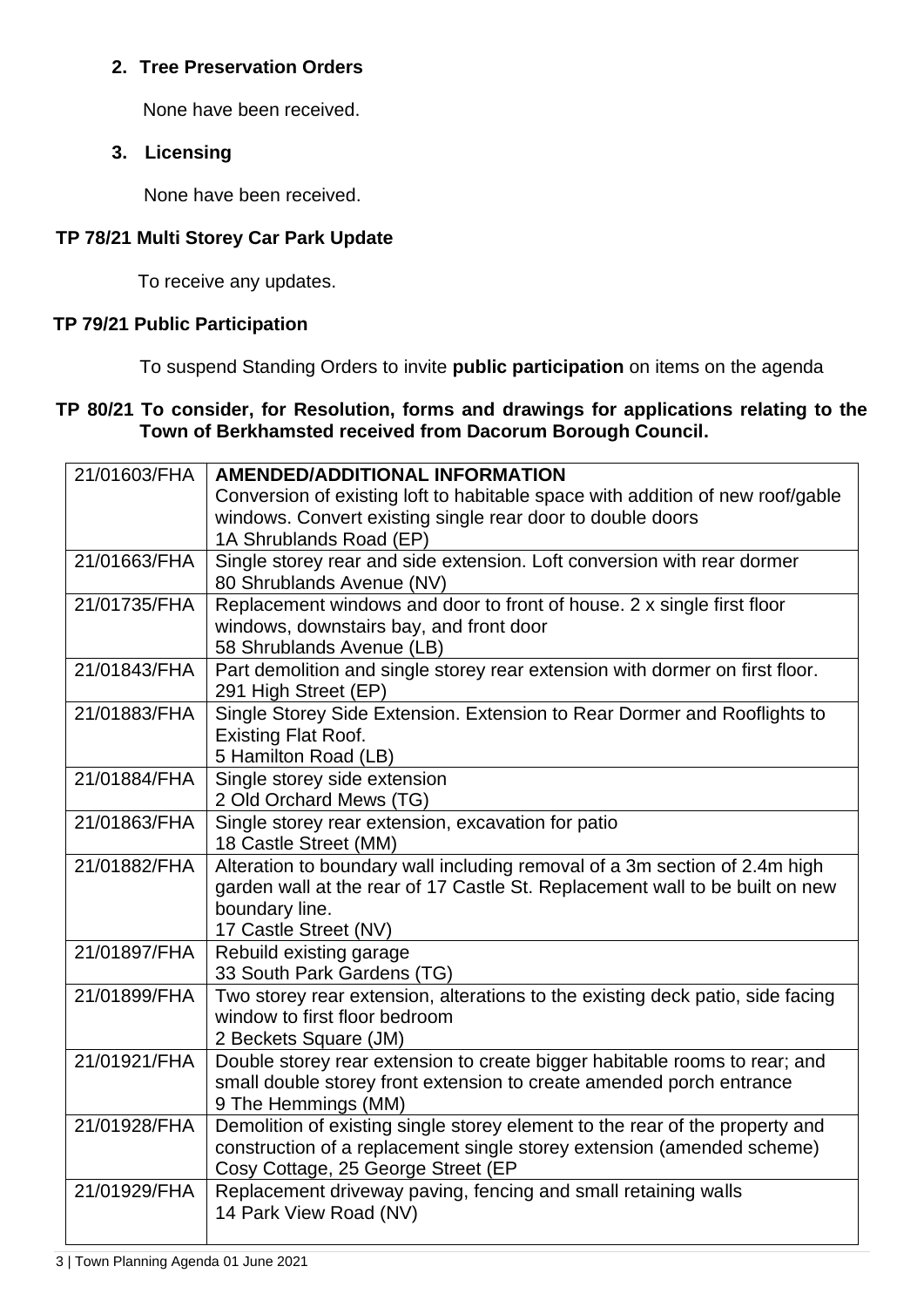| 21/01935/FHA | Small single storey extension to the front, full-width single storey extension<br>to the rear, conversion of the garage and alteration to first floor front dormer<br>window to master bedroom.<br>2 Winston Gardens (MM) |
|--------------|---------------------------------------------------------------------------------------------------------------------------------------------------------------------------------------------------------------------------|
| 21/01942/FHA | Single storey rear extension to form an open plan kitchen/diner<br>52 Elizabeth II Avenue (MM)                                                                                                                            |
| 21/01957/FHA | Two storey side extension and part garage conversion<br>19 Connaught Gardens (MM)                                                                                                                                         |
| 21/01961/FHA | Replacement fence and gates.<br>Moorings, 13 Anglefield Road (HE)                                                                                                                                                         |
| 21/01992/FHA | Single storey rear extension, front porch and loft conversion<br>20 Elizabeth II Avenue (LB)                                                                                                                              |
| 21/02002/FHA | Refurbishment, loft conversion and single storey rear extension to dwelling.<br>Refurbishment and extension to existing Garden Studio.<br>7 Chapel Street (NV)                                                            |
| 21/02012/FHA | Conversion of existing garage into habitable room<br>23 Connaught Gardens (JM)                                                                                                                                            |
| 21/01947/FUL | Construction of 1 no dwelling with basement annex following demolition of<br>existing detached double garage (amended scheme).<br>Land Sw Rosewood, Shootersway Lane (CL)                                                 |
| 21/01500/ADV | Fitness business signs on exterior of building<br>6 Northbridge Road (JM)                                                                                                                                                 |
| 21/01861/LDP | Single storey extension<br>Thirston, Meadway (LB)                                                                                                                                                                         |
| 21/01948/TCA | Fell Ash tree<br>22 Highfield Road(TG)                                                                                                                                                                                    |
| 21/01958/TCA | <b>Works to Trees</b><br>Old Mill Gardens (TG)                                                                                                                                                                            |
| 21/02014/TCA | T1 - Fell Sycamore<br>10 Kings Road (TG)                                                                                                                                                                                  |

# **TP 81/21 Planning Appeals**

None have been received.

# **TP 82/21 Planning Appeal Decisions**

None have been received.

# **TP 83/21 Planning decisions**

Schedule included within the agenda.

JH 25/05/21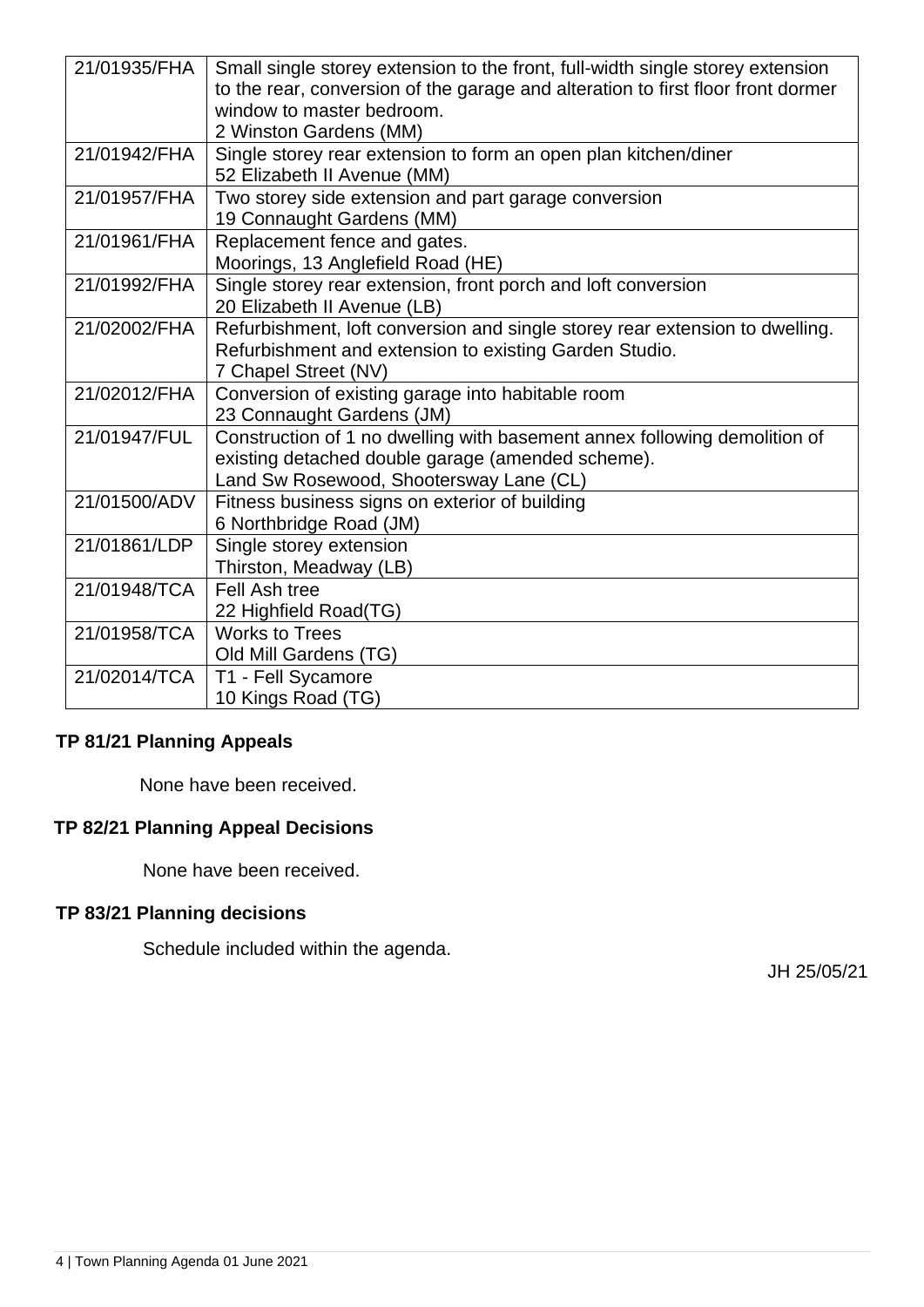# **TP 83/21**

| <b>Reference</b> | <b>Description</b>                                                                      | <b>Date</b> | <b>Location</b>                           | <b>BTC Response</b> | <b>DBC Response</b> | <b>DBC Input</b><br><b>Date</b> | <b>Appeal</b> | <b>Decision</b> | <b>Amended</b> |
|------------------|-----------------------------------------------------------------------------------------|-------------|-------------------------------------------|---------------------|---------------------|---------------------------------|---------------|-----------------|----------------|
| 21/00460/FUL     | Replacement of collapsed<br>retaining wall, which supports the<br>residents car parking | 23/02/2021  | Bridge Court,<br><b>Bridge Street</b>     | No Objection        | Withdrawn           | 19/05/2021                      |               |                 |                |
| 21/01034/FHA     | New Garden Room Annexe to<br>replace existing Garage                                    | 14/04/2021  | Lock Cottage<br><b>Bank Mill Lane</b>     | No Objection        | Granted             | 19/05/2021                      |               |                 |                |
| 21/01252/FUL     | Replacement Mechanical Plant &<br><b>Minor Car Park Alterations</b>                     | 14/04/2021  | Waitrose Ltd, St<br>Johns Well Lane       | No Objection        | Granted             | 25/05/2021                      |               |                 |                |
| 21/01035/LBC     | New Garden Room Annexe to<br>replace existing Garage                                    | 14/04/2021  | Lock Cottage,<br><b>Bank Mill Lane</b>    | No Objection        | Granted             | 19/05/2021                      |               |                 |                |
| 21/01254/LBC     | Improvements and alterations to<br>dining room and kitchen                              | 14/04/2021  | The Old Cottage,<br><b>Bank Mill Lane</b> | Concern             | Granted             | 19/05/2021                      |               |                 |                |
| 21/01291/LDP     | Single storey rear extension and<br>loft conversion                                     | 14/04/2021  | 20 Elizabeth II<br>Avenue                 | Noted               | Granted             | 19/05/2021                      |               |                 |                |
| 21/01348/FHA     | Wrap around side / rear single<br>storey extension                                      |             | 26 Ridgeway                               | No Objection        | Granted             | 25/05/2021                      |               |                 |                |
| 21/01495/LDP     | Single storey rear extension                                                            |             | 15 Victoria Road                          | Noted               | Granted             | 25/05/2021                      |               |                 |                |
| 21/01349/TPO     | Works to tree                                                                           |             | 2 Ballinger Court                         | No Objection        | Granted             | 25/05/2021                      |               |                 |                |
| 21/01432/TPO     | Works to tree                                                                           |             | Redlands,<br>Graemesdyke<br>Road          | No Objection        | Granted             | 25/05/2021                      |               |                 |                |
| 21/01514/TPO     | Work to trees                                                                           |             | 6 Millfield                               | No Objection        | Granted             | 25/05/2021                      |               |                 |                |
| 21/01606/TPO     | Fell Tree                                                                               |             | 2 Gilpins Ride                            | Objection           | Withdrawn           | 25/05/2021                      |               |                 |                |
| 21/01613/TPO     | Works to Beech Tree                                                                     |             | 20 Lochnell Road                          | No Objection        | Granted             | 25/05/2021                      |               |                 |                |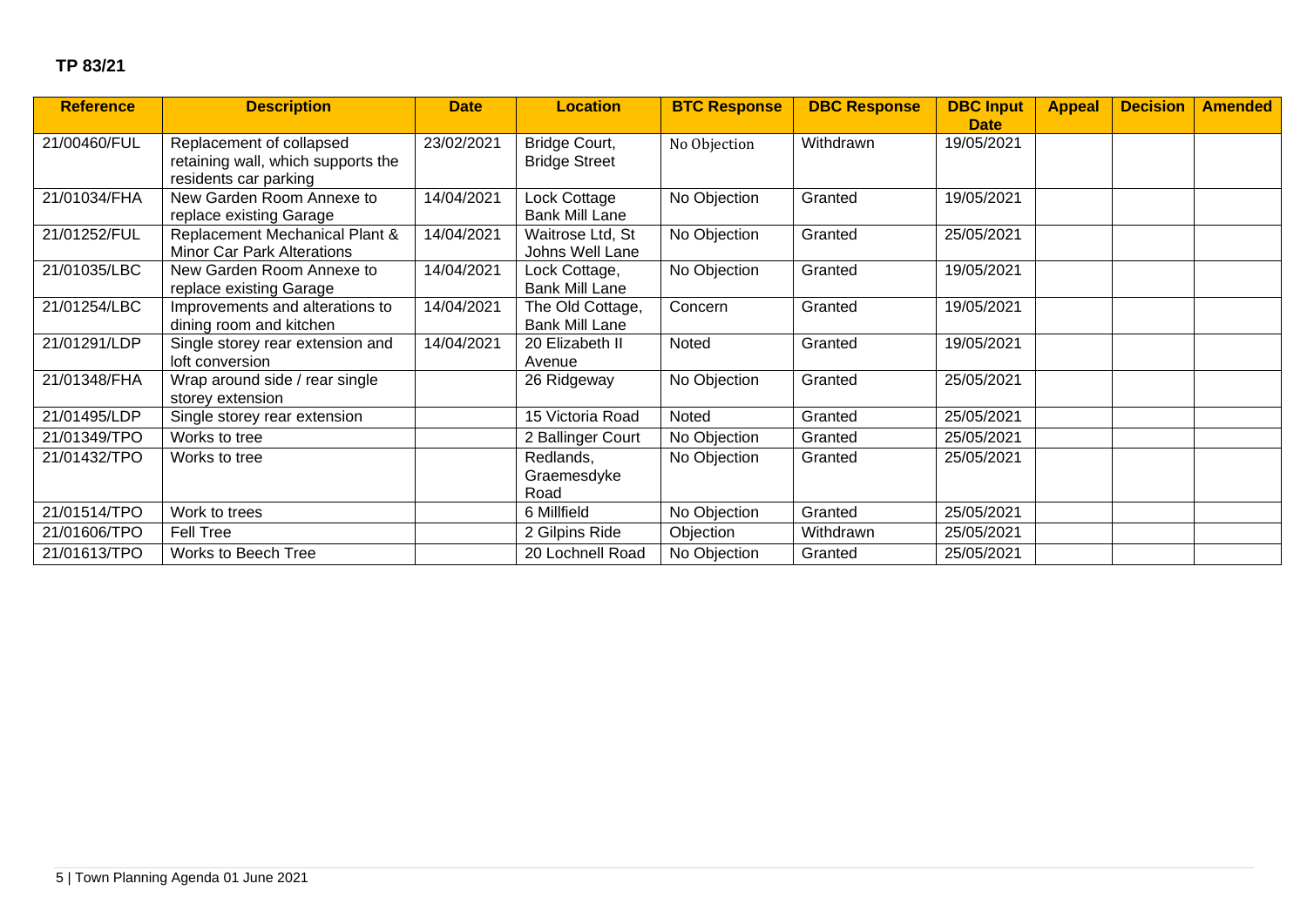### **HERTFORDSHIRE COUNTY COUNCIL**

#### **THE HERTFORDSHIRE (TEMPORARY CLOSING OF THE A41 EASTBOUND SLIP ROAD LEADING ONTO THE A41 (UNNAMED ROAD), BERKHAMSTED) ORDER 2021**

NOTICE is given that the Hertfordshire County Council intends to make an Order under Section 14(1) of the Road Traffic Regulation Act 1984, to prohibit all vehicular traffic from using the A41 eastbound slip road leading onto the A41 (unnamed road), Berkhamsted from its junction with the A416 Kingshill Way/A416 Chesham Road roundabout south eastwards, southwards and south eastwards to its junction with the eastbound carriageway of A41 (unnamed road) a distance of approximately 362 metres ("the Road").

An alternative route will be via A416 (Kingshill Way/Kings Road), A4251 (High Street/ London Road) and A41 (unnamed road).

The Order is needed because the replacement of existing traffic signs is proposed to be executed near the Road.

If the Order is made, it shall come into force on 9 June 2021 for a period of up to 18 months. However, the restrictions specified shall only take effect at the times indicated by signs on or near the Road.

A copy of the proposed Order may be inspected free of charge at County Hall, Hertford between the hours of 9.00am and 5.00pm (excluding weekends, bank and public holidays).

If you have any queries about the proposed Order, please contact Jenny Swan tel. 0300 123 4047 at Ringway.

Hertford Mark Kemp

County Hall 19 May 2021 Herts **Director of Environment &** SG13 8DN **Infrastructure**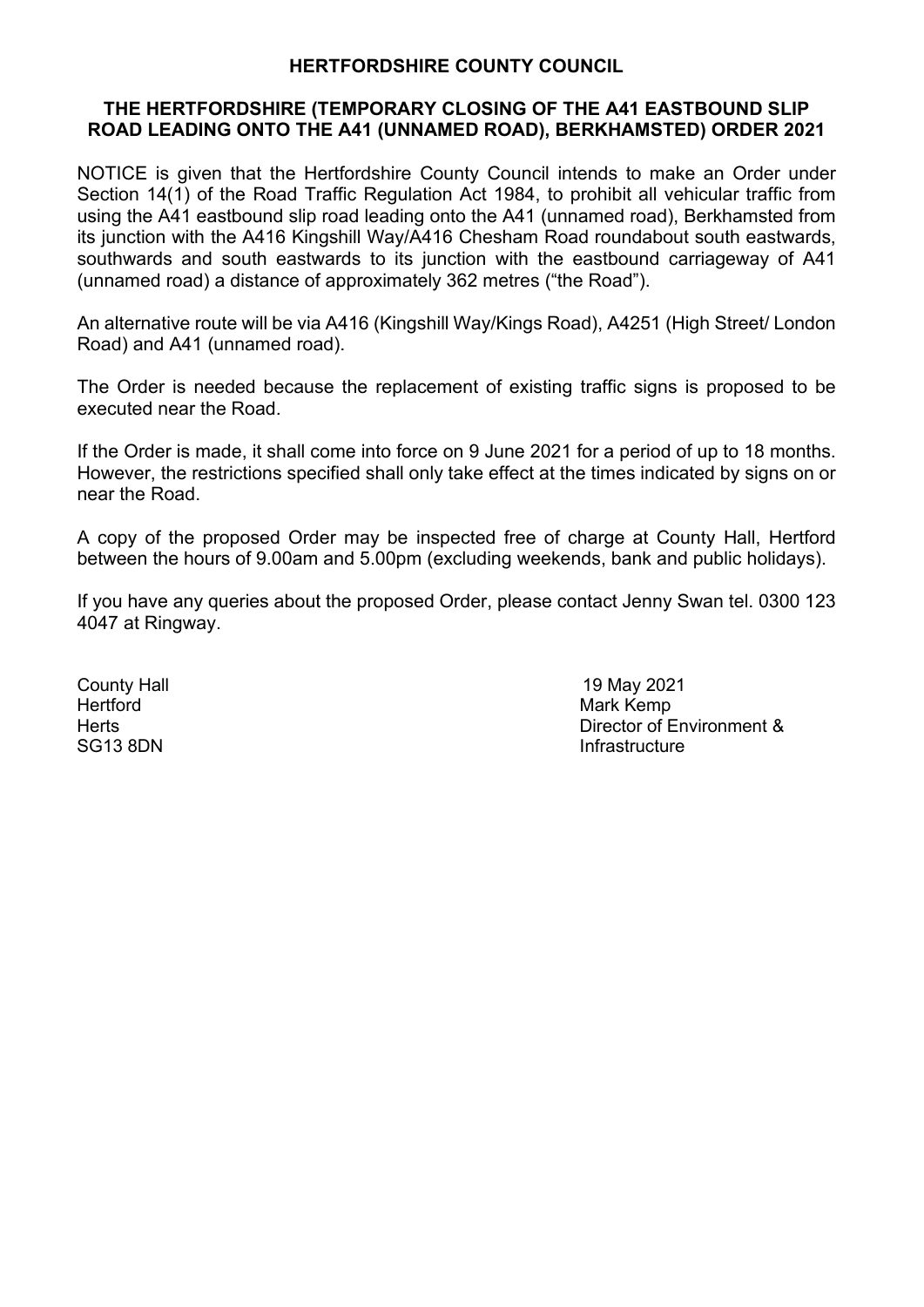

| © Crown copyright and database rights 2021 Ordnance Survey 100019606<br>You are not permitted to copy, sub-licence, distribute or sell any of this data to third parties in any<br>form. (This restriction may not apply to HCC and its licensed contractors, agents $\&$ partners.) |                                                                            |  |
|--------------------------------------------------------------------------------------------------------------------------------------------------------------------------------------------------------------------------------------------------------------------------------------|----------------------------------------------------------------------------|--|
| Road Closure<br><b>Diversion</b><br>                                                                                                                                                                                                                                                 | TEMPORARY TRAFFIC REGULATION ORDER<br>A41 eastbound slip road, Berkhamsted |  |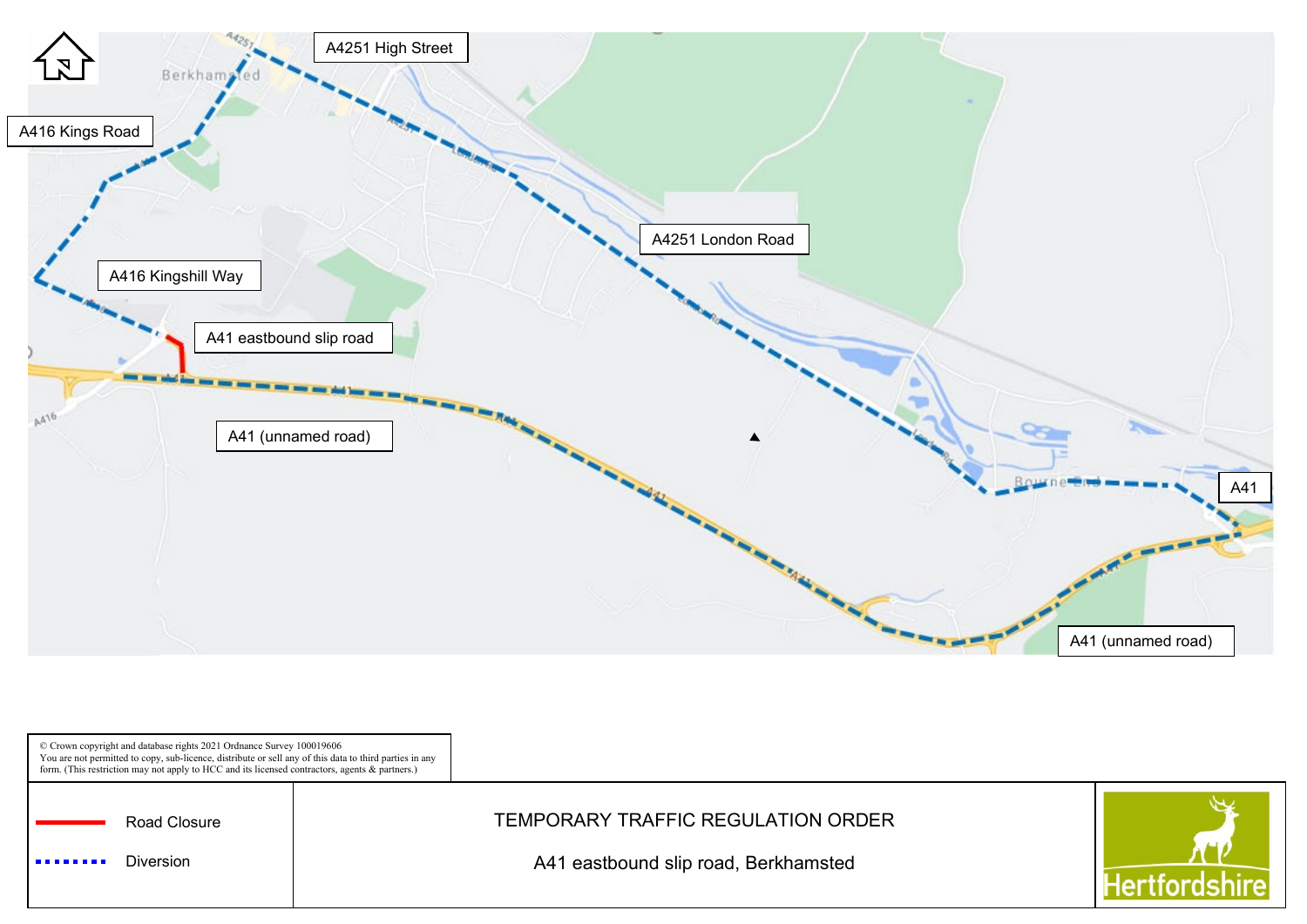### **HERTFORDSHIRE COUNTY COUNCIL**

#### **THE HERTFORDSHIRE (TEMPORARY CLOSING OF ANGLEFIELD ROAD, BERKHAMSTED DURING A 'NATIONAL THANK YOU DAY STREET PARTY') ORDER 2021**

NOTICE is given that Hertfordshire County Council intends to make an Order under Section 16(A) of the Road Traffic Regulation Act 1984, to prohibit all vehicular traffic from using that length of Anglefield Road, Berkhamsted from its junction with North Road north westwards to its junction with Cross Oak Road, a distance of approximately 243 metres.

An alternative route will be via North Road, Charles Street and Cross Oak Road.

The section of road will be closed between the hours of 12.00midday and 6.00pm on Sunday 4 July 2021, when signs are in place.

The purpose of the Order is to ensure public safety and prevent accidents for the duration of the 'National Thank You Day Street Party'.

A copy of the proposed Order may be inspected free of charge at County Hall, Hertford between the hours of 9.00am and 5.00pm (excluding weekends, bank and public holidays).

If you have any queries about the temporary road closure please contact the Organiser Jonathan Benton tel. 07920 260 214 or Deanna Braggs tel. 0300 123 4047 at Hertfordshire County Council.

County Hall Hertford **Mark Kemp and Account Account Account Account Account Account Account Account Account Account Account**<br>Herts

Herts<br>
SG13 8DN<br>
SG13 8DN **Infrastructure**